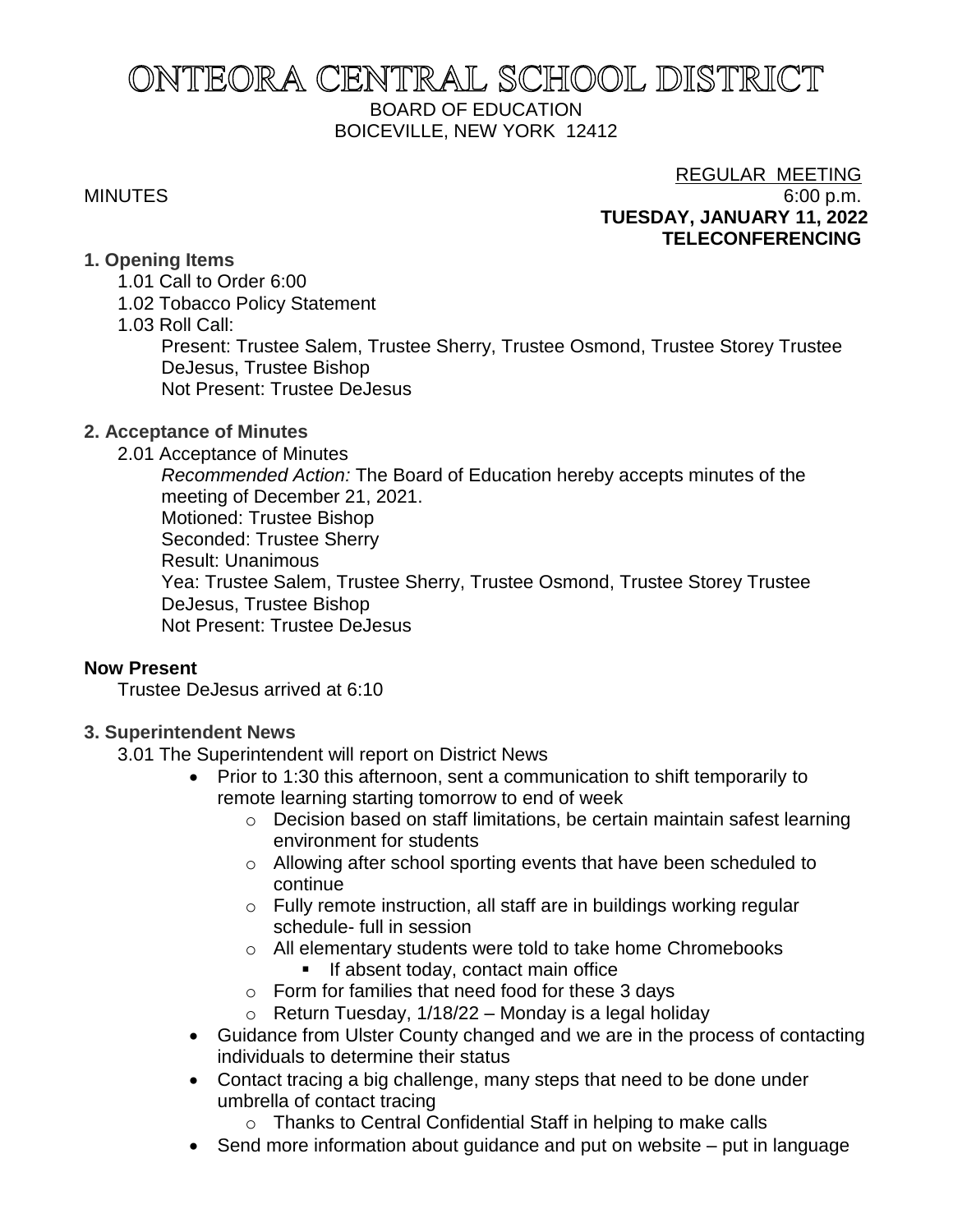## more acceptable to everyone

Discussion:

- How do families get food support next few days, sports practices protocol– transportation
	- o Put a link out to parents with Google Form to sign up for food
		- Included an email address to contact Food Services Director
	- o All Out of District programs will continue to run, including Ulster BOCES CTE – sent information to email Transportation with questions
	- $\circ$  Sports optional participation coaches will be contacting their athletes
	- $\circ$  Parents can drop off students for practices/meets and take 5:20 bus home
		- No penalty for students who cannot get to school

Superintendent's Report Continued

- Yesterday and today were the beginning of a series of workshops –by Jevon Hunter Making Culturally Responsive Sustaining Education Real
	- o Reached out to all district staff and Shared Decision Making Committee to join these workshops
	- $\circ$  Series is a way to revive and strengthen diversity, equity and inclusion
		- Self-assessment leverage work and future needs
			- Will update at each board meeting
- New Athletic Director started Friday with a snow day he has been very active
	- o Made contact with all coaches and coach meetings; tour of HS; social media sports accounts again; introduction at Faculty Meeting; setting priorities that he will communicate
	- o Will provide full update in management letter to Board

## **4. Board District News**

4.01 The Board will report District News (proposed 6:15)

Trustee Salem welcomed the new Athletic Director, Ryan Naccarato – look forward to hearing from you

- Thank colleagues on Communication Committee, administrators, students and staff as well as Marc Rider for COVID forum last Tuesday
- Reinforce commitment in hearing from and working with everyone

## **5. Student Representative Report**

5.01 The student Representative on the Board, Noelle Crandell, will give a report

- This week in Student Government meeting with Dr. Bill Christenson, Board's consultant for the Superintendent search
	- $\circ$  To give student perspective on Superintendent very successfil
- Joey Driscoll worked with Victoria Gardens for outdoor space
- COVID worries to ease now that we are going remote

Dr. Christensen will be presenting at the next Board meeting

## **6. Acknowledge Public Be Heard Comments**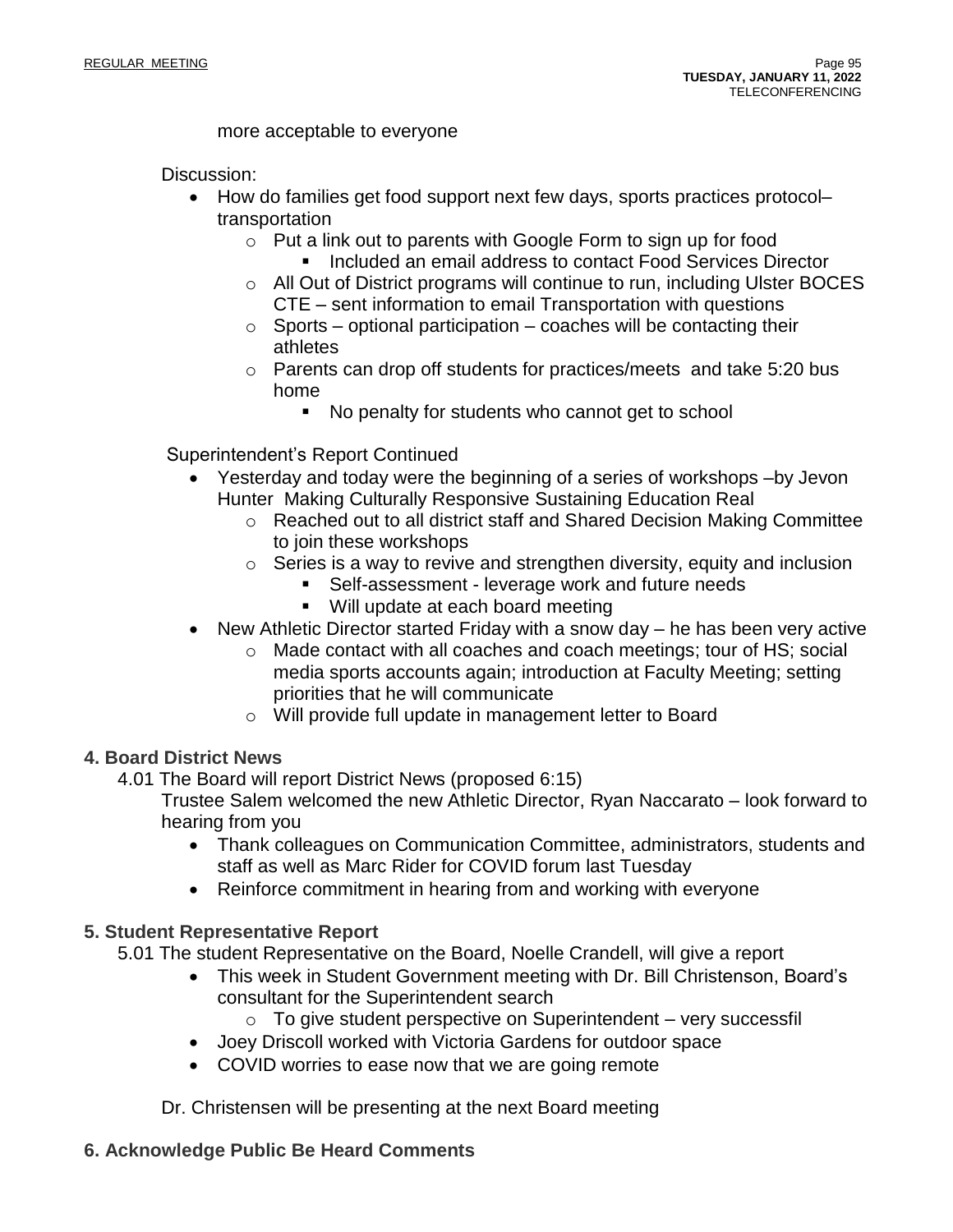6.01 The Board will acknowledge the public be heard comments from the last meeting Sarah Yanosh

## **7. Public and Student Comment**

7.01 Public and Students may comment on any agenda or non-agenda item (proposed 6:25)

Linda Gardell Michela – Parent of  $9<sup>th</sup>$  grade student. COVID outbreak – numbers seem to be lagging. Finally pivot to remote instruction – numbers are exponentially larger every day. Look at extending remote until wave has passed. People getting sick and dying. District was woefully bad at notification of her daughter as being exposed to a positive person.

Christina Brown – 2 students in MS and elementary school. Made aware that there was a positive case in her daughter's classroom last week – her teacher reached out to say she should be quarantining. In school last 2 days with positive students. Not being communicated well enough

Lindsay Shands – first grader at Woodstock. Understand why shift to remote – last minute notification sent is incredibly difficult. To find care givers with 18 hours of going remote. Not fair to working families. Not being told in a timely fashion. Never told when there was a positive COVID case in her class.

Sarah Yanosh - 7<sup>th</sup> grader - Echo what Lindsay said about last minute pivot. Lack of readiness plan. Take a 3 day break? Why not 2 weeks? Shortage of tests, PPE, nurses. Arlington brought COVID in from a game. Why let sports go on? Brett Barry – 2 daughters MS and HS. Lend support with what everyone else has said. So little testing is going on, numbers are far worse than reported. Wait until wave passes to come back, not Tuesday.

## **8. Discussion and Possible Action**

8.01 Approve Agreement for Ulster BOCES Capital Project *Recommended Action:* The Board of Education hereby approves of the resolution below for BOCES Capital Project Motioned: Trustee Sherry Seconded: Trustee DeJesus Result: Unanimous Yea: Trustee Salem, Trustee Sherry, Trustee Osmond, Trustee Storey, Trustee DeJesus, Trustee Bishop

*This resolution has been reviewed by Attorney, Dan Pettigrow, The Bernard P. Donegan Group, and the Bond* counsel. Didn't think that this resolution was necessary since we would expect that Onteora would meet its *obligation via cash payments. Mr. Pettigrow checked with the Bond Counsel and they wanted this as an* insurance policy if the District were to change its mind. For the Board what I am planning to propose is that BOCES Capital costs be increased in the 22/23 budget by our annual obligation and the the Appropriated Fund *Balance be increased by a like amount. Hence no direct impact on the property tax:*

WHEREAS, the Ulster County Board of Cooperative Educational Services, Ulster County, New York (the "BOCES") has determined to undertake a project consisting of the reconstruction and renovation of various buildings, facilities and sites owned by BOCES, and the acquisition of original furnishings, equipment, machinery and apparatus required in connection with the purposes for which such buildings, facilities and improvements are to be used (the "Project"), at a maximum estimated cost of \$39,000,000 with the consent of the each component school districts of BOCES; and WHEREAS, BOCES has entered into a Joint Agreement (the "Joint Agreement") with the eight component school districts of BOCES (the "Component School Districts"), including the Onteora Central School District (the "District") with respect to the Project; and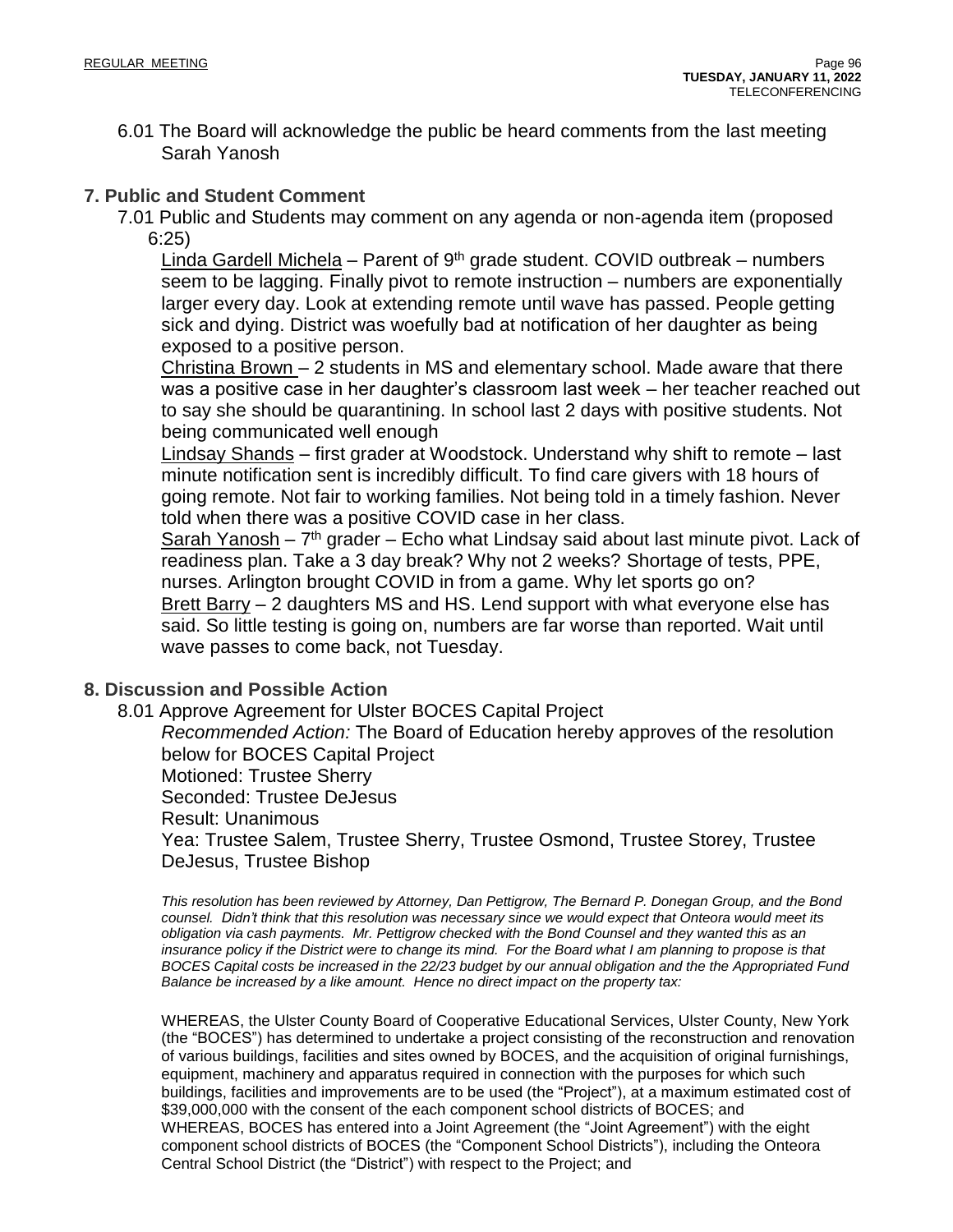WHEREAS, the Joint Agreement (i) sets forth the maximum estimated cost of the Project, (ii) provides for an allocation and apportionment of said costs among the Component School Districts pursuant to the Resident Weighted Average Daily Attendance (RWADA) value assigned to each Component School District for the 2020-21 fiscal year, and (iii) sets forth the proportion of said costs to be provided by each such Component School District in accordance with such allocation and apportionment; and WHEREAS, the District's proportionate share of the costs of the Project is \$2,433,683; and WHEREAS, the District's Board of Education desires to authorize the issuance of obligations to finance the District's proportionate share of the costs of the Project;

NOW THEREFOR, BE IT RESOLVED BY THIS BOARD OF EDUCATION AS FOLLOWS:

Section 1. The District is hereby authorized to issue its serial general obligation bonds (the "Bonds") in the aggregate principal amount of not to exceed \$2,433,683 pursuant to the Local Finance Law of New York, in order to finance the class of objects or purposes described herein.

Section 2. The class of objects or purposes to be financed pursuant to this Resolution (the "Purpose") is the District's proportionate share of the costs of the Project.

Section 3. It is hereby determined and declared that (a) the maximum cost of the Purpose, as estimated by the Board of Education, is \$2,433,683, (b) no money has heretofore been authorized to be applied to the payment of the cost of the Purpose, and (c) the District plans to finance the cost of the Purpose from the issuance of the Bonds and bond anticipation notes hereinafter referred to. Section 4. It is hereby determined that the Purpose is one of the class of objects or purposes described in subdivision (t) of paragraph (4) of Section 1950 of the Education Law, and that the period of probable usefulness of the Purpose is thirty (30) years.

Section 5. Subject to the provisions of the Local Finance Law, the power to authorize the issuance of and to sell bond anticipation notes in anticipation of the sale of the Bonds, including renewals of such notes, is hereby delegated to the President of the Board of Education, the chief fiscal officer. Such notes shall be of such terms, form and contents, and shall be sold in such manner, as may be prescribed by said President of the Board of Education, consistent with the provisions of the Local Finance Law.

Section 6. The power to further authorize the issuance of the Bonds and bond anticipation notes and to prescribe the terms, form and contents of the Bonds and bond anticipation notes, including the consolidation with other issues and the use of substantially level or declining debt service, subject to the provisions of this Resolution and the Local Finance Law, and to sell and deliver the Bonds and bond anticipation notes, is hereby delegated to the President of the Board of Education. The President of the Board of Education is hereby authorized to sign and the District Clerk is hereby authorized to attest any Bonds and bond anticipation notes issued pursuant to this Resolution, and the District Clerk is hereby authorized to affix to such Bonds and bond anticipation notes the corporate seal of the District.

Section 7. The faith and credit of the District are hereby irrevocably pledged for the payment of the principal of and interest on such Bonds and bond anticipation notes as the same respectively become due and payable. An annual appropriation shall be made in each year sufficient to pay the principal of and interest on such obligations becoming due and payable in such year. There shall be levied annually on all taxable real property of the District, a tax sufficient to pay the principal of and interest on such obligations as the same become due and payable.

Section 8. This Resolution shall constitute the declaration of the District's "official intent" to reimburse expenditures authorized by Section 1 with proceeds of the Bonds and notes, as required by United States Treasury Regulation Section 1.150-2.

Section 9. This Resolution, or a summary thereof, shall be published by the District Clerk together with a notice in substantially the form prescribed by Section 81.00 of said Local Finance Law, and such publication shall be in each official newspaper of the District. The validity of the Bonds or of any bond anticipation notes issued in anticipation of the sale of the Bonds may be contested only if such obligations are authorized for an object or purpose for which the District is not authorized to expend money, or the provisions of law which should be complied with at the date of publication of this Resolution are not substantially complied with, and an action, suit or proceeding contesting such validity is commenced within twenty (20) days after the date of such publication; or if said obligations are authorized in violation of the provisions of the Constitution.

Section 10. This Resolution shall take effect immediately upon its adoption.

8.02 Approve Memorandum of Agreement with Ulster County For Test Kits *Recommended Action*: The Board of Education hereby approves the MOA between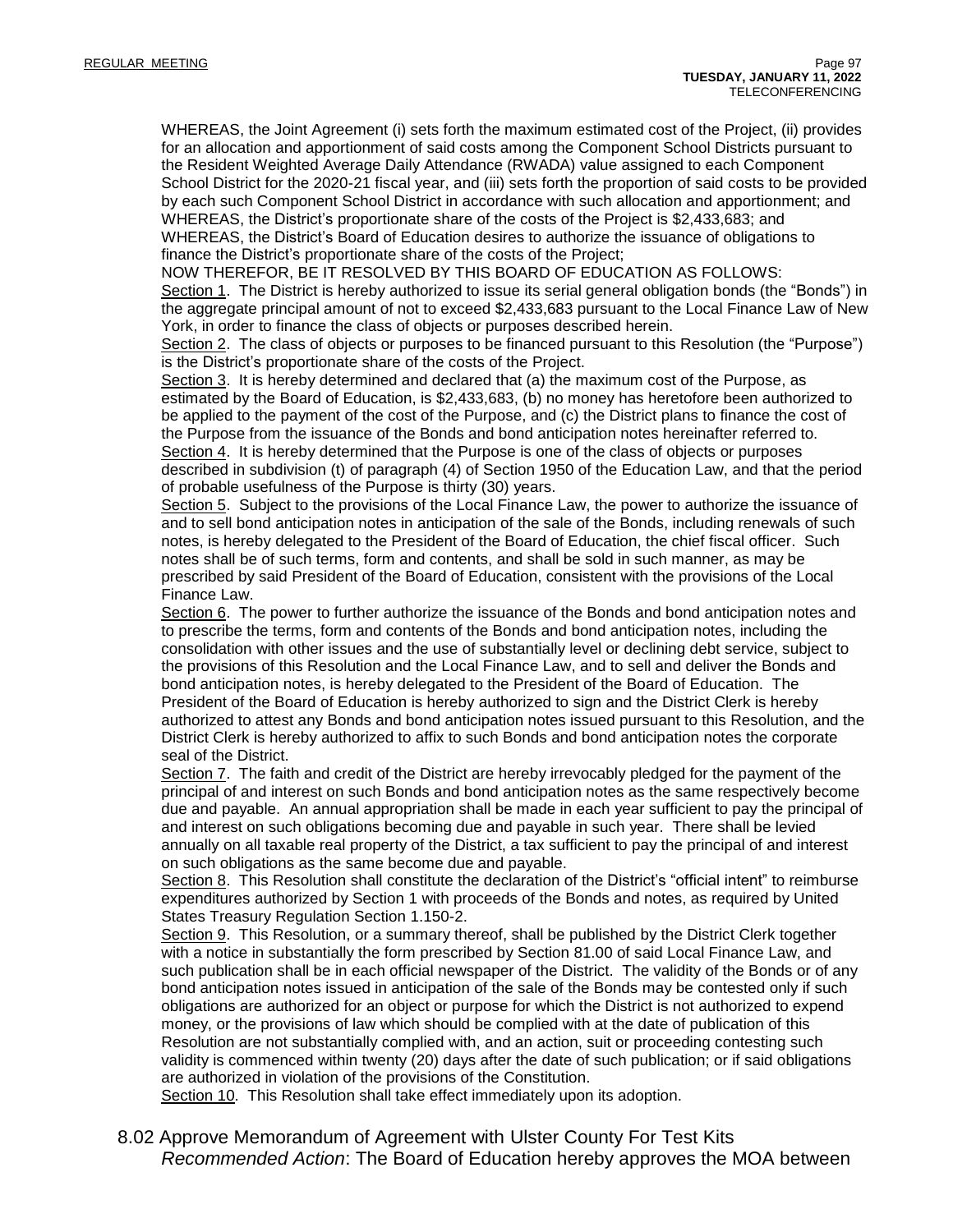Ulster County and the Onteora Central School District for COVID Test Kits Motioned: Trustee DeJesus Seconded: Trustee Bishop Result: Unanimous Yea: Yea: Trustee Salem, Trustee Sherry, Trustee Osmond, Trustee Storey, Trustee DeJesus, Trustee Bishop

8.03 Discuss Board Vacancy Timeline (proposed 6:35 duration 15 min)

6:35

- Trustee Ratcliff's seat became empty due to his being elected to the Woodstock Town Board
- Schedule session to review applications get in touch with people and schedule interviews
- Board to revise application
- Meet first week of February to review applications and then schedule interviews
	- o Thank you to everyone that sent a letter of interest
- Use application from 2016 for these candidates meet first week of February to go over application and set timeline for interviews

8.04 Discussion on Remote vs. In-Person Board Meetings (proposed 6:50 duration 10 min) 6:45

- State extended the online meeting option until the Governor declares an end to the emergency
	- o Not more convenient to meet on line, more for access
		- Would be hearing from building administrators
		- Should continue even if we are not in-person
			- Community can hear as well
- At an in-person board meetings, no one came, but people join remotely
	- o Must better attendance through remote model
	- o People can join whenever available
	- o Totally transparent
	- o People can join for part they want to see, people with children
	- o Had a lot of technical issues when in-person with Google Meet
	- o Briefly met at HS, could not properly socially distant and had masks on
	- $\circ$  A lot parents participating now that really couldn't before
	- o Public is better served with being on-line

## **9. Policy**

9.01 First Reading of Policy 7640 Student Individualized Education Program (proposed 7:00)

- Policy Committee decided to not waive second readings unless it is an emergency or hot topic
- Call Board's attention to "Recording the Meetings" put in place due to discrepancy in what was happening at meetings and reports from meetings
	- o Decided to add it because in years past had recorded every meeting
- Board to discuss leaving in or taking it out
	- $\circ$  Leave it up to the parents beneficial to parents and district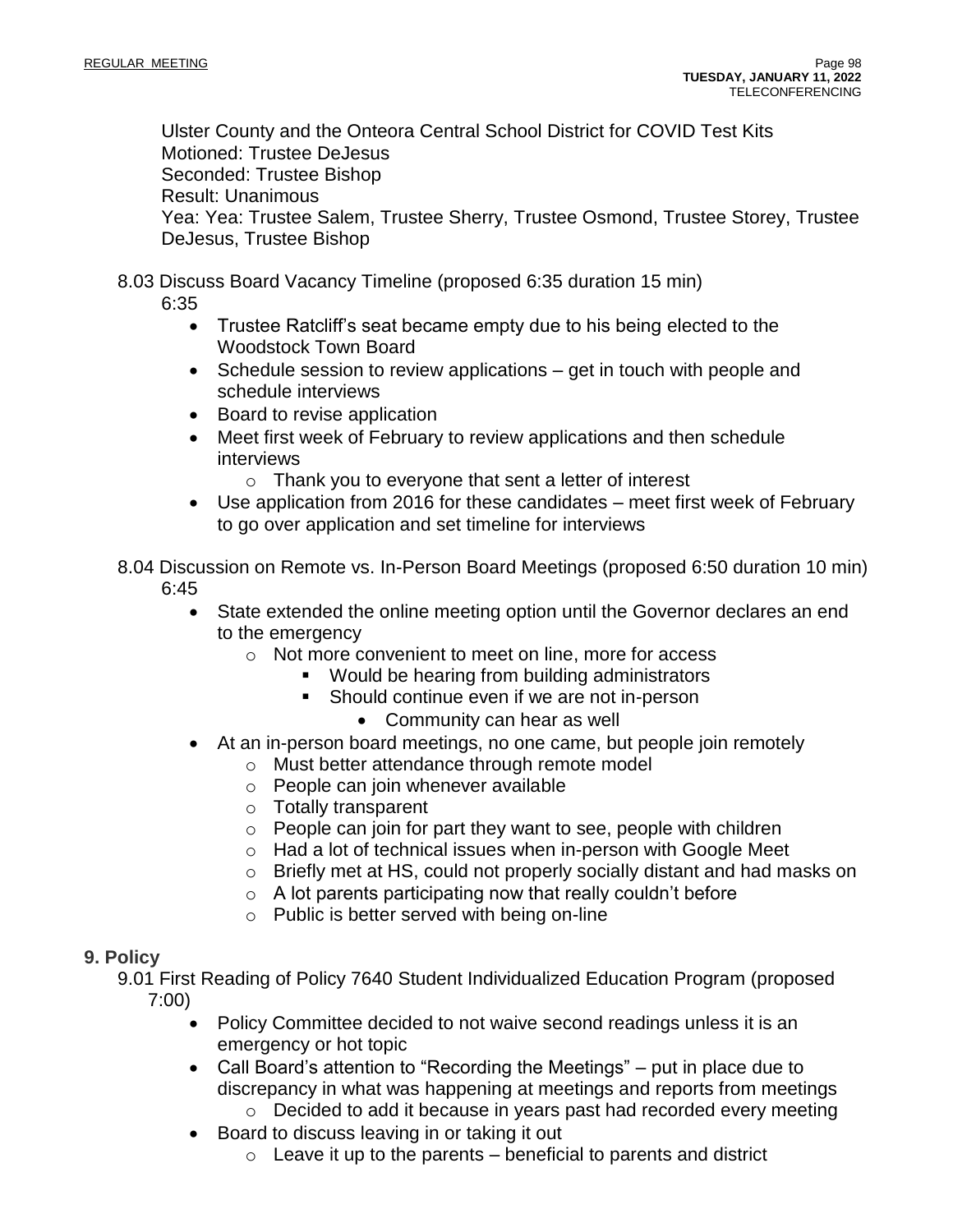- Some parent were uncomfortable having meeting recorded
	- o Have letter for parents if they want the meeting recorded
- Have had to reach out to attorney about recording IEPs they do not recommend recording every meeting
- Parents have the option to request recording and have ability to record in a moment
- Change language to Meetings will be recorded at parents' request
- Receive invitation to the Special Education meeting, called prior written notice, with option to record meeting
- Add protocol: In the introduction to meetings, parents can be asked if want recorded or not
	- o Recording helpful to parents to listen to the meeting again to be sure absorb everything
- Be explicit about what meetings need to be recorded, protocol for recording, if not a mandated recording, anyone else's consent to be recorded
	- o Where stored, when destroyed, other particulars

## • Why does it say Board of Education records meetings?

## **20102021** 7640 Students **STUDENT INDIVIDUALIZED EDUCATION PROGRAM**

#### **Development of Individualized Education Program**

 The Board of Education directs that the Committee on Special Education (CSE) or Committee on Preschool Special Education (CPSE) shall have prepared a written statement (program) for each child with a disability.

 Such an Individualized Education Program (IEP) will be developed by the CSE or CPSE upon referral, and reviewed or revised, whichever is appropriate, for every child with a disability at least annually or in the event that the program no longer appears to be appropriate to meet the student's needs and ability level.

 The District shall ensure that each student with a disability has an IEP in effect at the beginning of each school year.

IEPs developed on or after January 1, 2009 will be on the form prescribed by the Commissioner.

Functional Behavioral Assessments/Behavioral Intervention Plans

 A functional behavioral assessment (FBA) **is may be** an integral part of the evaluation and reevaluation of a student with a disability **which and** should be used throughout the process of developing, reviewing and revising a student's IEP when the student's behavior impedes learning of the child or others. The FBA is the process of determining why a student engages in challenging behavior and how the student's behavior relates to the environment.

 The FBA provides a baseline of the student's problem behaviors with regard to frequency, duration, intensity and/or latency across activities, settings, people and times of the day and includes:

- a) The identification of the problem behavior;
- b) The definition of the behavior in concrete terms;
- c) The identification of the contextual factors that contribute to the behavior (including cognitive and affective factors); and
- d) The formulation of a hypothesis regarding the general conditions under which a behavior usually occurs and probable consequences that serve to maintain it.

 The CSE/CPSE will ensure that functional behavioral assessments, when appropriate, are conducted and reviewed to:

 a) Identify supplementary aids and services, modifications and/or related services appropriate to address the identified behaviors to promote the student's involvement and progress in the general curriculum;

- b) Determine a student's eligibility for special education services;
- c) Develop the IEP which includes behavioral goals and objectives and positive behavioral supports and strategies.

 In the case of a student whose behavior impedes his/her learning or that of others, the CSE/CPSE shall consider strategies, including positive behavioral interventions and supports and other strategies to address that behavior. The need for a behavioral intervention plan (BIP) shall be documented on the IEP and such plan shall be reviewed at least annually by the CSE/CPSE. In addition, regular progress monitoring of the frequency, duration and intensity of the behavioral interventions shall be conducted at scheduled intervals, documented and reported to the parents and CSE/CPSE.

 A behavioral intervention plan may not include the use of aversive interventions or time out rooms except in accordance with specific Board policy regulating these techniques.

#### **Individual Evaluations**

 Parental consent must be provided for an initial evaluation. If such consent is not received within thirty (30) calendar days of receipt of the referral, the CSE/CPSE Chairperson will document all attempts made to obtain the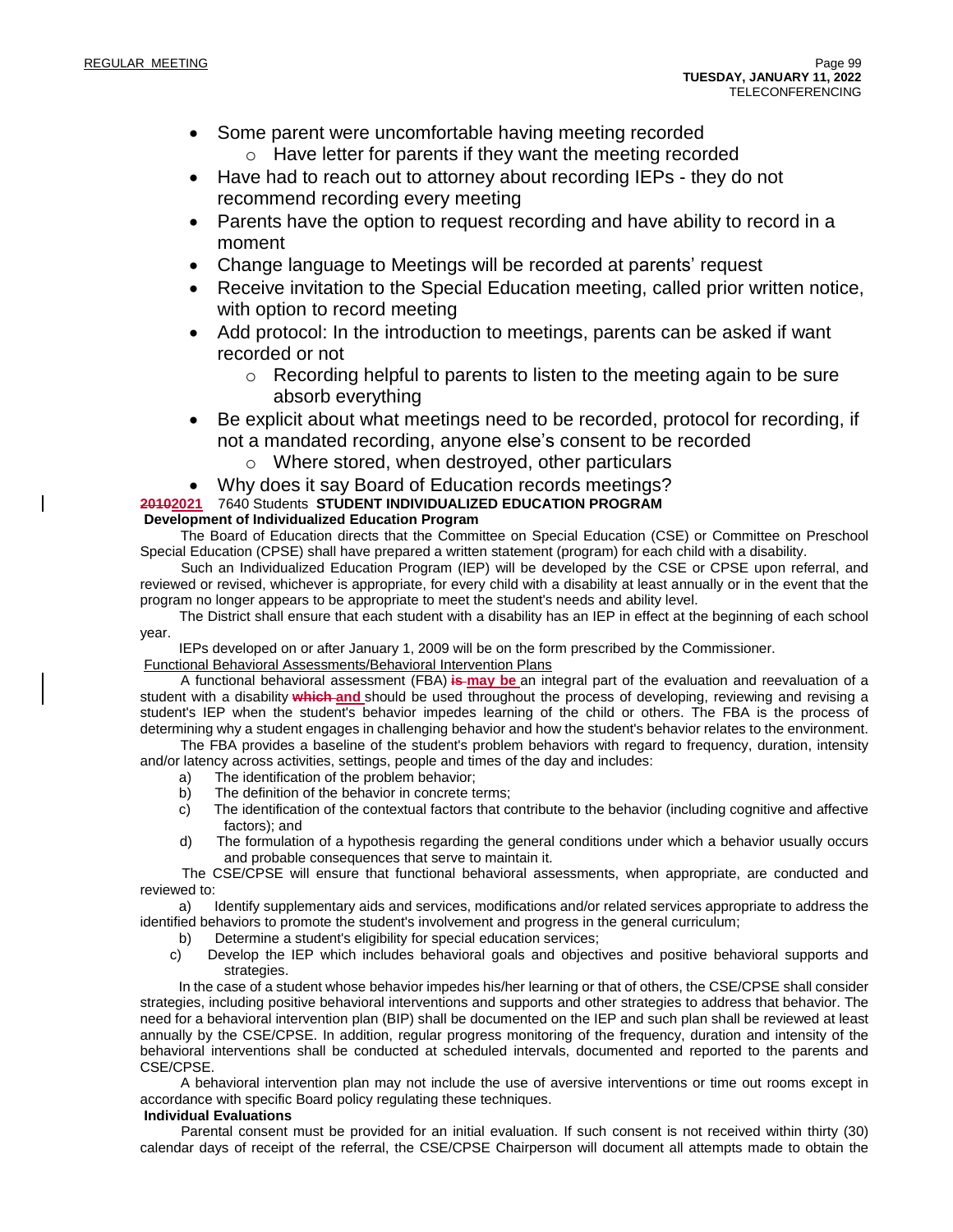consent and, if appropriate, advise the Board of its right to utilize the due process procedures to conduct an evaluation without parental consent.

 Unless a referral is withdrawn, an individual evaluation at no cost to the parent will be completed by the CSE/CPSE within sixty (60) calendar days after written parental consent has been obtained or a parental refusal to consent is overridden, unless:

a) An extension is mutually agreed to by the parent and the CSE/CPSE for the following situations:

 1. Transfer students: A student enrolls in the District after sixty (60) days and prior to a determination by the student's previous school district as to whether the student has a disability, but only if the new school district is making sufficient progress to ensure a prompt completion of the evaluation and the parent and the new district agree to a specific timeframe for completion; or

2. Students suspected of having learning disabilities; or

b) The parent or student repeatedly fails or refuses to produce the student for evaluation.

 No student shall be required to obtain a prescription for a drug or other substance identified as a controlled substance by the federal Controlled Substances Act as a condition of receiving an evaluation.

 The individual evaluation will include a variety of assessment tools and strategies, including information provided by the parent. The purpose of the evaluation is to gather relevant functional, developmental and academic information that may assist in determining whether the student is a student with a disability and the content of the student's IEP. This shall include information relating to enabling the student to participate and progress in the general education curriculum (or for a preschool child, to participate in appropriate activities.)

 As part of any evaluation, a group that includes the CSE/CPSE and other qualified professionals, as appropriate, shall review existing evaluation data on the student including evaluations and information provided by the parents of the student, current classroom-based assessments, local or state assessments, classroom-based observations, and observations by teachers and related services providers. In addition, the group will consider information about the student's physical condition, social or cultural background, and adaptive behavior.

 On the basis of that review, and input from the student's parents, the group shall identify what additional data, if any, are needed to determine:

- a) Whether the student has or continues to have a disability;
- b) The present levels of academic achievement and related developmental needs of the student, including:
	- 1. Academic achievement, functional performance, and learning characteristics;
	- 2. Social development;
	- 3. Physical development; and
	- 4. Management needs.
- c) In the case of a reevaluation of a student, whether the student continues to need special education; and

 d) Whether any additions or modifications to the special education services are needed to enable the student to meet the measurable annual goals set out in the IEP of the student and to participate, as appropriate, in the general education curriculum.

 If additional data are not needed, the District must notify the parents of that determination and the reasons for it and of the right of the parents to request an assessment to determine whether, for purposes of services provided in accordance with law and Commissioner's Regulations, the student continues to be a student with a disability and to determine the student's educational needs. The District is not required to conduct the assessment unless requested to do so by the student's parents.

 The determination that a student has a learning disability will be made in accordance with the procedures outlined in Section 200.4(j) of Commissioner's Regulations.

#### **Individual Re-evaluations**

A CSE/CPSE shall arrange for an appropriate re-evaluation of each student with a disability:

 a) If the District determines that the educational or related services needs, including improved academic achievement and functional performance of the student warrant re-evaluation;

- b) If the student's parent or teacher request a re-evaluation;
- c) At least once every three (3) years, unless the District and the parent/person in parental relation agree in writing that such re-evaluation is unnecessary.

 A re-evaluation shall not be conducted more frequently than once a year unless the parent and the District representative appointed to the CSE/CPSE agree otherwise.

 The re-evaluation will be conducted by a multi-disciplinary team or group of persons, including at least one (1) teacher or other specialist with knowledge in the area of the student's disability. The re-evaluation shall be sufficient to determine the student's individual needs, educational progress and achievement, the student's ability to participate in instructional programs in regular education and the student's continuing eligibility for special education. The results of any re-evaluations must be addressed by the CSE/CPSE in reviewing, and as appropriate, revising the student's IEP.

 To the extent possible, the District shall encourage the consolidation of re-evaluation meetings for the student and other CSE/CPSE meetings for the student.

#### **Amendments to the IEP**

 Amendments to the IEP made after the annual review by the CSE/CPSE may be made by reconvening the CSE/CPSE and rewriting the IEP or by developing a written document to amend or modify the student's current IEP, provided that: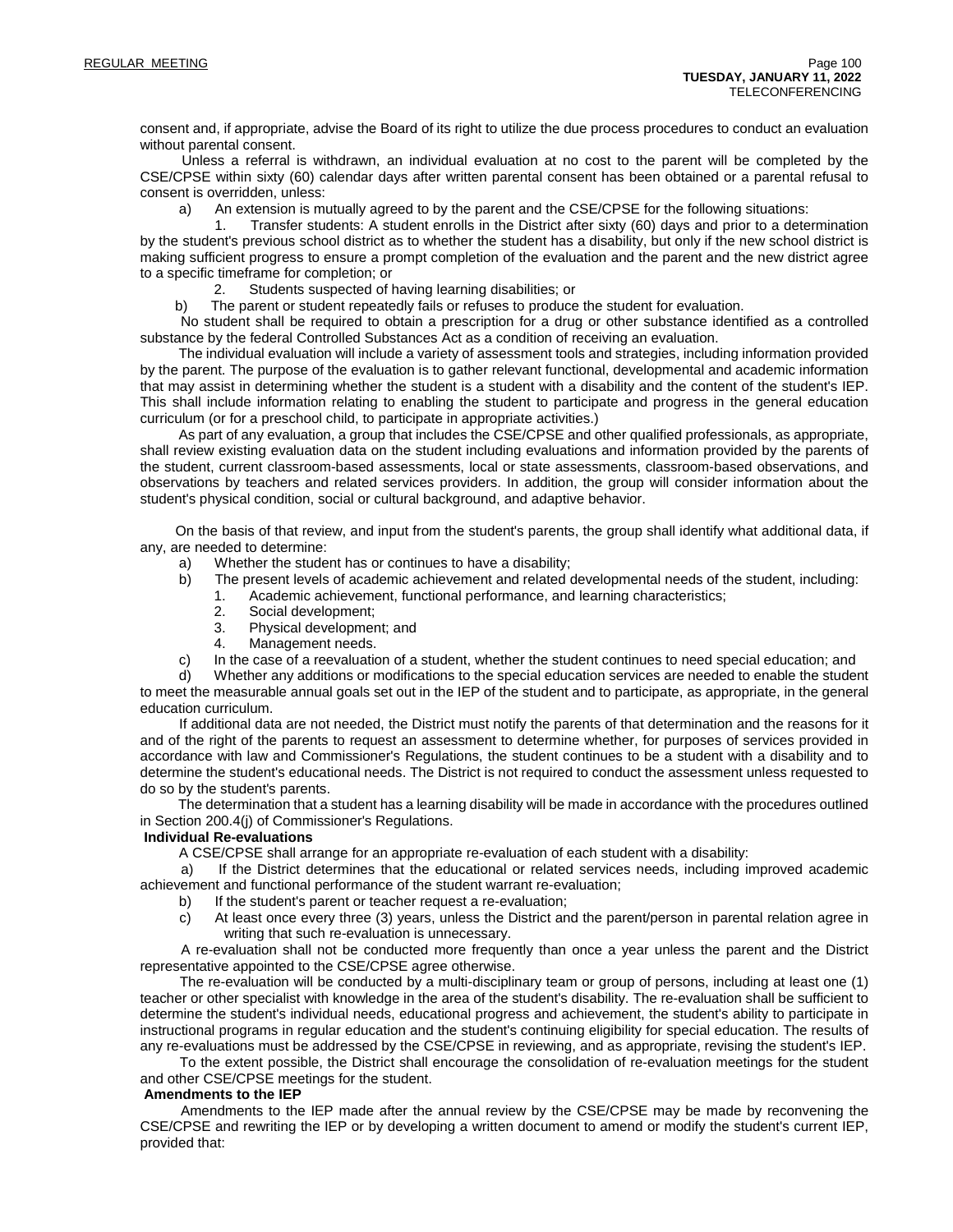a) The parents/persons in parental relation request an amendment to the IEP and the District and parents/persons in parental relation agree to the amendment in writing; or

 b) The District provides the parents/persons in parental relation a written proposal to amend a provision or provisions of the IEP conveyed in language understandable to the parents/persons in parental relation in their native language or other dominate mode of communication, informs and allows the parents/persons in parental relation the opportunity to consult with the appropriate personnel or related service providers concerning the proposed changes, and the parents/persons in parental relation agree in writing to the amendments.

 If the parents/persons in parental relation agree to amend the IEP without a meeting, they shall be provided prior written notice (notice of recommendation) of the changes to the IEP and the Committee notified of the changes. If the changes are made by rewriting the entire IEP, the District shall provide the parents/persons in parental relation a copy of the rewritten IEP. If the amendment is made without rewriting the entire document, the District shall provide a copy of the document that amends the IEP or, upon request, a revised copy of the entire IEP with the amendments incorporated.

#### **Use of Recording Equipment at IEP Meetings**

 **Unless otherwise refused by the parent/guardian, in writing, The Board of Education shall make digital recordings of all meetings regarding individualized education programs for students with disabilities.**

 **If the parent/guardian wishes to receive a digital audio copy of the meeting, they shall promptly be supplied with such a copy.**

#### **Provision of Individualized Education Program**

 The Board of Education directs that the Superintendent/designee(s) establish administrative practices and procedures to ensure that each regular education teacher, special education teacher, related service provider and/or other service provider who is responsible for the implementation of a student's IEP is provided a paper or electronic copy of such student's IEP (including amendments to the IEP) prior to the implementation of such program. For purposes of this policy, "other service provider" means a representative of another public school district, charter school, Board of Cooperative Educational Services (BOCES) or school enumerated in Education Law Articles 81, 85 or 89 where the student receives or will receive IEP services. Further, the District will designate at least one (1) school official who shall be responsible for maintaining a record of the personnel who have received IEP copies for each student.

 Any *copy of a student's IEP shall remain confidential* in compliance with the Individuals with Disabilities Education Act, the Family Educational Rights and Privacy Act, and District policy regarding confidentiality of student records; and shall not be disclosed to any other person other than the parent of such student, except in accordance with federal and state laws and/or regulations. Appropriate training and information will be provided to designated school personnel, as applicable, to ensure the confidentiality of such information. Procedures will be established to ensure that copies of students' IEPs are stored in secure locations and retrieved or destroyed when such professionals are no longer responsible for implementing a student's IEP.

 The Chairperson of the CSE, CSE subcommittee, or CPSE *shall designate* for each student one (1) or, as appropriate, more than one (1) professional employee of the School District with knowledge of the student's disability and education program *who will be responsible to, prior to the implementation of the IEP, inform* each regular education teacher, special education teacher, related service provider, other service provider, supplementary school personnel (i.e., a teaching assistant or a teacher aide as defined in Commissioner's Regulations), and other provider and support staff person of his/her responsibility to implement the recommendations on a student's IEP, including the responsibility to provide specific accommodations, program modifications, supports and/or services for the student in accordance with the IEP. In selecting the professional staff person(s), the Chairperson could select him/herself for this responsibility, another administrator, or a teacher, related service provider or other professional based on the particular circumstances of the student's disability and education program.

 The School District shall also ensure that each teaching assistant, teacher aide and each other provider responsible for assisting in the implementation of a student's IEP has *the opportunity to review* a copy of the student's IEP (including amendments) prior to the implementation of such program. Further, each teaching assistant, teacher aide and such other provider responsible for assisting in the implementation of a student's IEP shall have *ongoing access* to a copy of the IEP, which may be the copy provided to the student's special education teacher or the teacher or related service provider under whose direction the supplementary school personnel or other provider works. However, the District may, at its discretion, provide a copy of the IEP to teaching assistants and/or teacher aides.

 A copy of a student's IEP shall be provided to the student's parents at no cost to the student's parents. Individuals with Disabilities Education Improvement Act of 2004, Public Law 108-446 Section 615(k)(l); Individuals with Disabilities Education Act (IDEA), 20 United States Code (USC) Section 1400 et seq.; 21 United States Code (USC) Section 812(c); Education Law Articles 81, 85 and 89 and Sections 3208 and 4402(7); 8 New York Code of Rules and Regulations (NYCRR) Sections 200.1(hh), 200.2(b)(11), 200.4(b)(4),200.4(d)(3)(i), 200.4(e)(3), 200.4(f), 200.4(j), 200.16(e)(6) and 200.22 NOTE: Refer also to Policy #7619 -- Use of Time Out Rooms

9.02 First Reading of New Policy 7133 Admission of Non-resident Students

• Change word "homeless" in policy manual to housing insecure **Cross outs are from the NYSSBA Policy**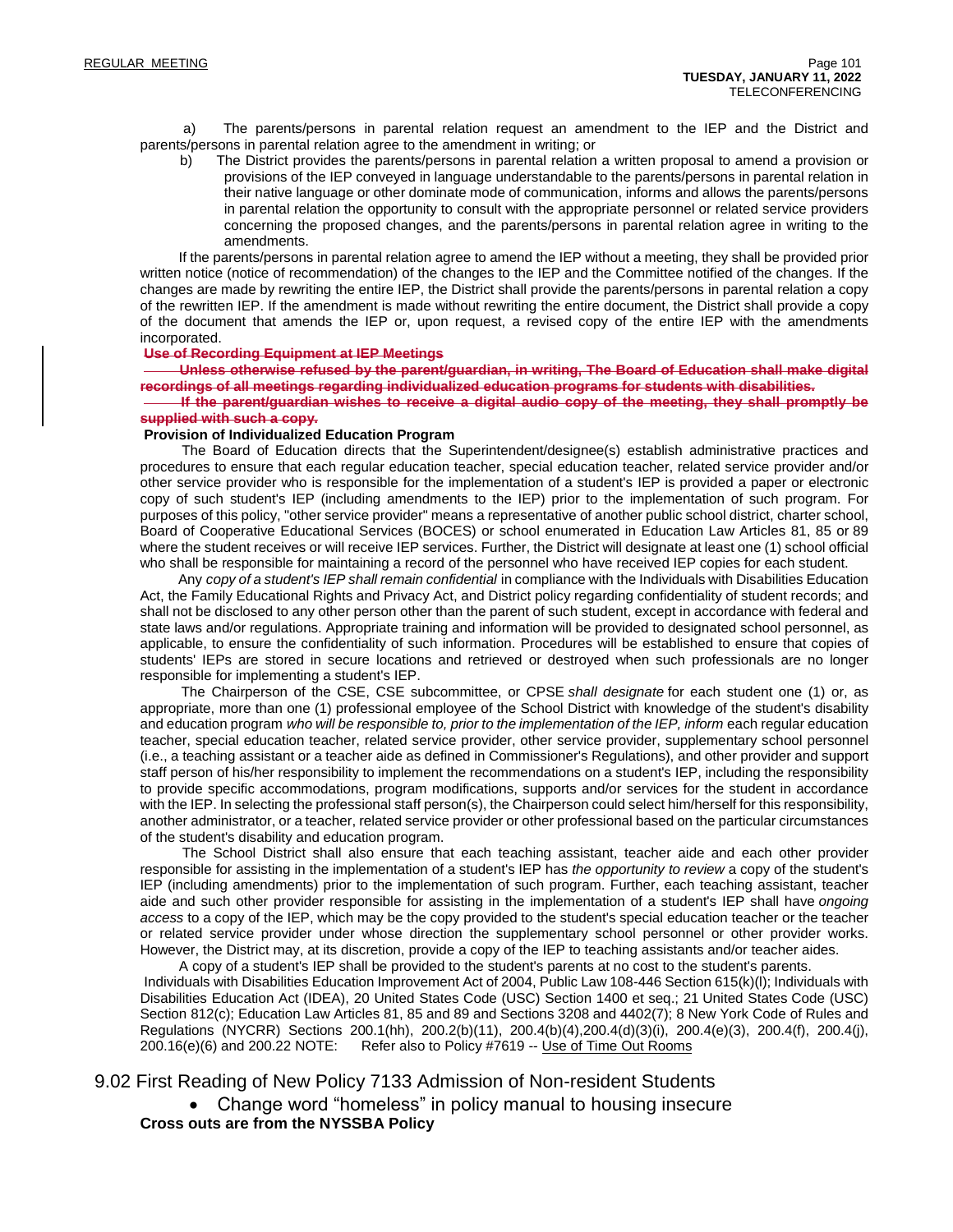#### **2022 7133 S**tudents ADMISSION OF NON-RESIDENT STUDENTS

 The Board of Education affirms that its primary responsibility is to provide the best possible educational opportunities for the children who are legal district residents and who are of legal age to attend school.

 **However, a non-resident student may be admitted to district schools upon payment to the district of the Board-adopted tuition charge, if and only if, in the judgment of the Superintendent of Schools:**

- **1. there is sufficient space to accommodate the non-resident student;**
- **2. no increase in the size of faculty or staff will be necessary to accommodate them;**
- **3. the non-resident student meets the district's criteria for admission; and**
- 4. the admission of such non-resident student is and continues during the enrollment period to be in the **best interests of the district.**

This policy is not applicable to homeless students entitled to attend district schools under federal and state law and regulations, who may not be currently residing in the district (see policy 5151, Homeless Children). Homeless students who are not entitled to attend district schools under federal and state laws may be considered for non-resident enrollment under this policy. This policy is also not intended to cover students who are placed in district programs by agreement with, and paid for by, another school district.

*Future Residents*

 The children of families who have signed a contract to buy or build a residence in the school district may be enrolled during the semester in which they expect to become residents. without payment of tuition.

#### *Former Residents*

Students whose families have moved out of the district may continue to attend districts schools under the following circumstances:

**Former residents who move prior to April 1 may continue enrollment upon the payment of tuition from the date of the departure to the end of the school year.**

- **Former residents who move after April 1 will be permitted to finish the school year without charge.**
- **Former residents enrolled in grades 11 or 12 at the time of departure from the district may be permitted to finish high school and graduate with their class provided the former resident meets the criteria of this policy and upon the payment of tuition for the 12th grade year.**
- **Former residents enrolled in grade 12 at the time of departure from the district may be permitted to finish high school and graduate with their class provided the former resident meets the criteria of this policy and their residency changes after May 1.**

However, homeless students who are no longer district residents due to homelessness are addressed in policy **51517132**, Homeless Children.

#### *Transportation*

*NOTE: The policy should specify whether the district will provide transportation to non-resident students and, if so, under what conditions. The following provision is optional.*

 **Transportation will be provided for non-resident students if and only if existing bus routing is used, and there is sufficient room on the bus.**

Cross-ref: 5151, Homeless Children; Ref: Education Law §3202(2); 8 NYCRR Part 174 *Appeal of Akiwowo*, 48 Ed Dept Rep 34 (2008)

## 9.03 First reading of Policy 6550 Leaves of Absence

#### FROM NYSSBA

#### **2002 2022** 6550 Personnel **LEAVES OF ABSENCE**

 In general, leaves of absence shall be administered by the Superintendent of Schools or his or her designee. The Board of Education reserves the right to grant leaves of absence for purposes or under conditions not contemplated or considered in this policy statement. Under laws and rules governing such action, the Board may undertake appropriate disciplinary action where a leave of absence is falsely requested or improperly used. Except by permission of the Superintendent, as expressed in writing, the purpose or conditions of a leave of absence may not be altered.

 Contractual leaves of absence shall be granted to employees who are members of a negotiating unit. In such cases, authorization to approve requests for leaves of absence submitted shall be pursuant to provisions of contracts in effect between the district and each bargaining unit.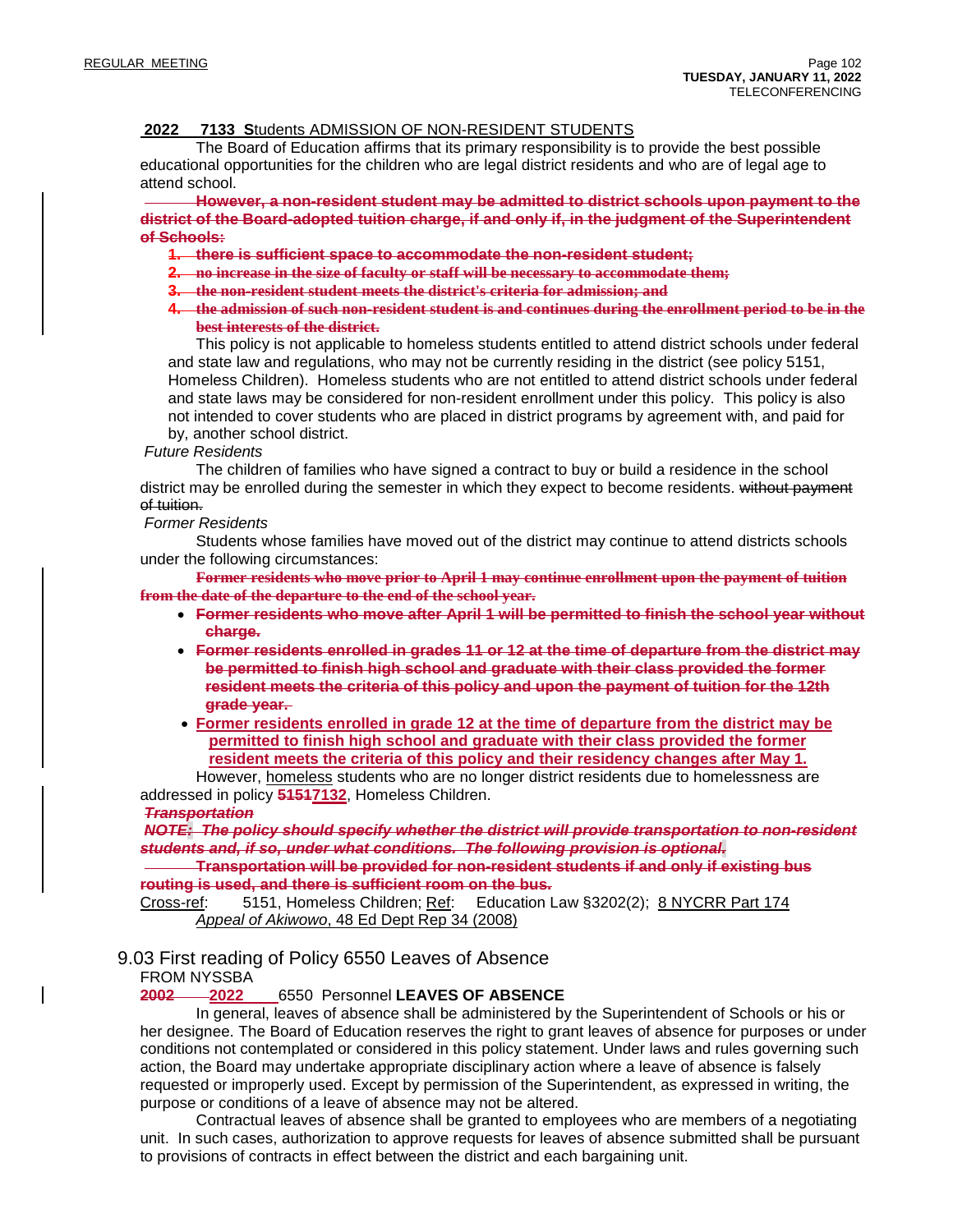- In the case of employees who are not members of a negotiating unit, authorization is granted to approve requests for leaves of absence submitted by such employees where the requests are consistent with provisions of contracts in effect between the district and the bargaining unit most compatible with the employment status of the employee.
- In the case of employees who are under contract to the district, authorization is granted to implement provisions for leaves of absence contained in each such contract.

 Unpaid leaves of absence not covered above shall be subject to limitations enumerated in this policy statement. Such authorization is granted for the following unpaid leaves of absence:

- For a period of time not to exceed one school year for approved graduate study, such leave to include any required internship experience.
- At the expiration of a paid sick leave of absence, to extend such a leave of absence for a period of time not to exceed the end of the school year next succeeding the school year in which the paid leave of absence commenced.

 Unpaid leaves of absence shall not be used to extend vacation periods, to take vacations, to engage in other occupations, or to provide additional personal leaves except that the Superintendent shall have discretion, where circumstances warrant, to approve leaves of absence for such purposes.

 Unpaid leaves of absence shall not be granted unless the services of a substitute employee, satisfactory in the discretion of the Superintendent, are able to be secured.

 Except where it interferes with an employee's legal or contractual rights, the timing of unpaid leaves of absence will be granted at the convenience of the district.

 The district will notify employees of their right to leaves as indicated by federal law, state law or regulation.

#### **Other Leaves**:

Blood Donation

In accordance with state law, employees desiring to make blood donations shall be granted three (3) hours of leave in any twelve (12) month period. The leave may not exceed three (3) hours unless agreed to by the Superintendent or his or her designee. Additional leaves for the purpose of blood donation under any other provision of law shall not be prevented.

Leave granted to employees for off premises blood donation is not required to be paid leave. Leave taken by employees for "donation leave alternatives" (which is what the law terms on-site blood donation) shall be paid leave given without requiring the employee to use accumulated vacation, personal, sick or other existing leave time.

Employees wishing to utilize the leave time for offsite blood donation shall give a minimum of three (3) working days notice to the Superintendent or his or her designee. Employees wishing to utilize the leave time for alternate donations shall give a minimum of two (2) working days notice.

The district will provide reasonable accommodations in emergency situations where an employee needs to donate blood for his own surgery or that of a family member. Cancer Screening:

Employees shall be granted up to four (4) hours of leave on an annual basis to undertake a screening for cancer. This leave shall be paid leave and shall not be charged against any other leave to which the employee is entitled.

 Certification of testing may be requested from the employee of the district. Verification shall be produced in a timely fashion.

Ref: Civil Service Law §159-b; Labor Law § 202-j; *Matter of Cruz et al v Wappingers CSD*, slip opinion (Supreme Court, Dutchess County, July 14, 2008); *Matter of Fringuello v Wappingers CSD*., slip opinion (Supreme Court, Dutchess County, July 15, 2008)

#### 9.04 First Reading of Policy 3310 School District Records

Combines policies 3310, 3320 and 5670

## **2002 2021** 3310 Community Relations **SCHOOL DISTRICT RECORDS [FORMALLY 3310 PUBLIC ACCESS TO RECORDS]**

## Public Access To Records

 Access to records of the District shall be consistent with the rules and regulations established by the State Committee on Open Government and shall comply with all the requirements of the New York State Public Officers Law Section 87.

 A Records Access Officer shall be designated by the Superintendent, subject to the approval of the Board of Education, who shall have the duty of coordinating the School District's response to public request for access to records.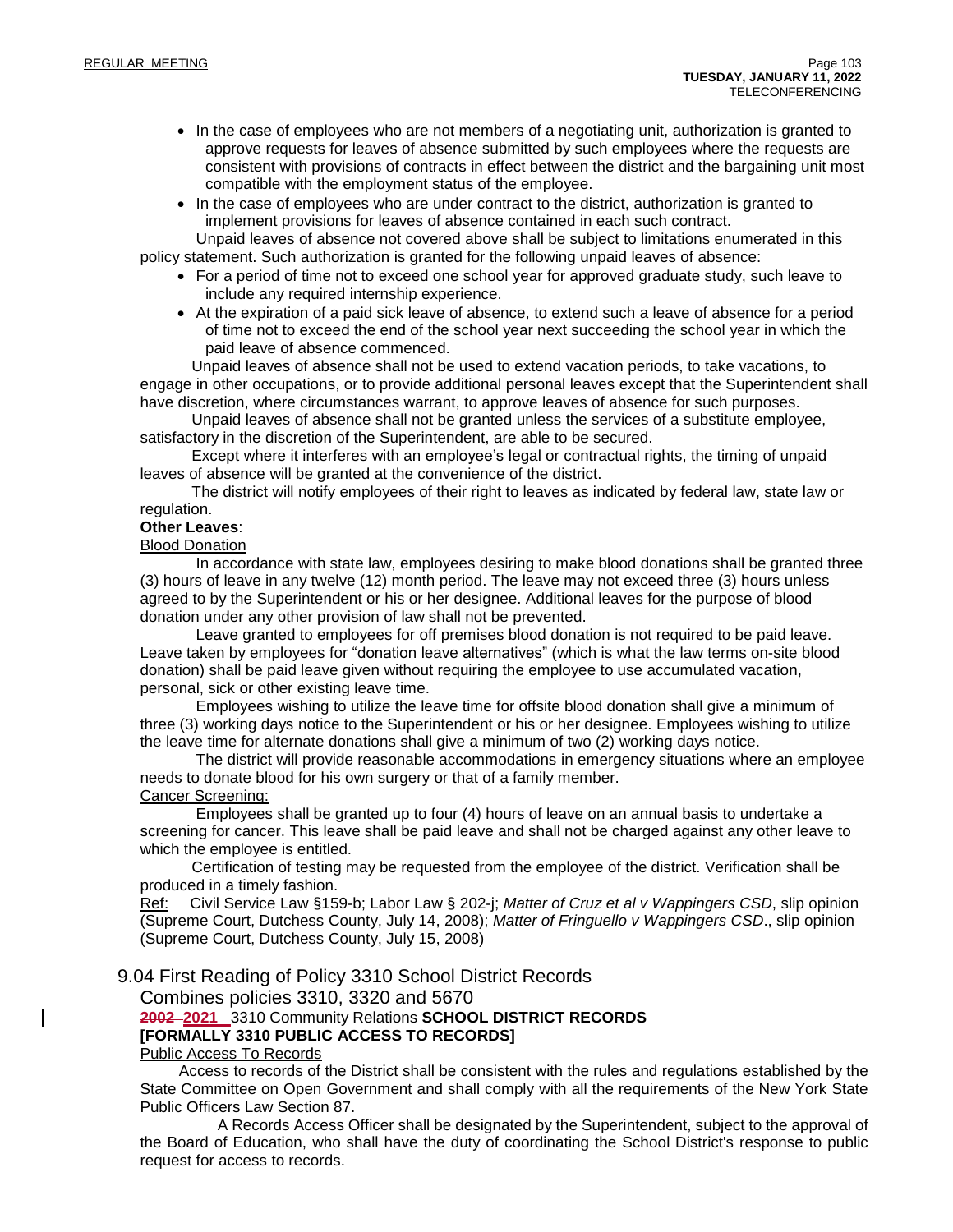The District shall accept request for records submitted in the form of electronic mail.

 The District shall respond to a request within five (5) business days of the receipt of a request. Should all or part of the request need to be denied, the District shall respond in the manner set forth by the rules and regulations stipulated by the Committee on Open Government.

#### Requests for Records via E-mail

 If the District has the capability to retrieve electronic records, it must provide such records electronically upon request. The District shall accept requests for records submitted in the form of electronic mail and respond to such requests by electronic mail using the forms supplied by the District. This information shall be posted on the District website, clearly designating the e-mail address for purposes of receiving requests for records via this format.

 When the District maintains requested records electronically, the response shall inform the requester that the records are accessible via the internet and in printed form either on paper or other information storage medium.

 The District shall respond to a request within five (5) business days of the receipt of a request. Should all or part of the request need to be denied, the District shall respond in the manner set forth by the rules and regulations stipulated by the Committee on Open Government.

#### **[FORMERLY 3320 CONFIDENTIALITY OF COMPUTERIZED EQUIPMENT]**

The development of centralized computer banks of educational data gives rise to the question of the maintenance of confidentiality of such data while still conforming to the New York State Freedom of Information Law. The safeguarding of confidential data from inappropriate use is essential to the success of the District's operation. Access to confidential computerized data shall be limited only to authorized personnel of the School District.

It shall be a violation of the District's policy to release confidential computerized data to any unauthorized person or agency. Any employee who releases or otherwise makes improper use of such computerized data shall be subject to disciplinary action.

However, if the computerized information sought is available under the Freedom of Information Law and can be retrieved by means of existing computer programs, the District is required to disclose such information.

#### **[FORMALLY 5670 SCHOOL DISTIRCT RECORDS MANAGEMENT]**

School District Records Management

 It is the policy of the Board of Education to inform members of the public about the administration and operation of the public schools in accordance with the Freedom of Information Law of the State of New York.

 The Superintendent of Schools shall develop regulations ensuring compliance with the Freedom of Information Law and setting forth the procedures to be followed to obtain access to district records. Such regulations shall address ensuring applicable confidentiality and security of district information. The Superintendent shall designate, with Board approval, a Records Access and Records Management Officer, pursuant to law.

#### **Retention and Destruction of Records**

 The Board hereby adopts the Records Retention and Disposition Schedule ED-1 issued pursuant to Article 57-A of the Arts and Cultural Affairs Law, which contains the legal minimum retention periods for district records. In accordance with Article 57-A, the district will dispose of only those records described in the schedule after they have met the minimum retention periods set forth in the schedule. The district will dispose of only those records that do not have sufficient administrative, fiscal, legal or historical value to merit retention beyond the established legal minimum periods.

 The manner of destruction will be determined by the format of the record (i.e., paper, digital, etc.). In addition, destruction will be appropriately documented.

#### Litigation-Hold

 The Superintendent will establish procedures in the event that the school district is served with legal papers. The Superintendent will communicate with applicable parties, including the school attorney and the records management official, to ensure that, when appropriate, a litigation-hold is properly implemented. The litigation-hold is intended to prevent the destruction or disposal of records that may need to be produced as part of discovery. It is the intention of the Board of Education to comply with applicable rules and regulations regarding the production of necessary documents, data, files, etc. The Board directs the Superintendent to institute such procedures to implement this policy.

 The Superintendent or his/her designee, with assistance from the Records Management Officer, shall be responsible for developing and disseminating department-specific retention schedules and guidance to staff, as necessary, to ensure adherence to this policy.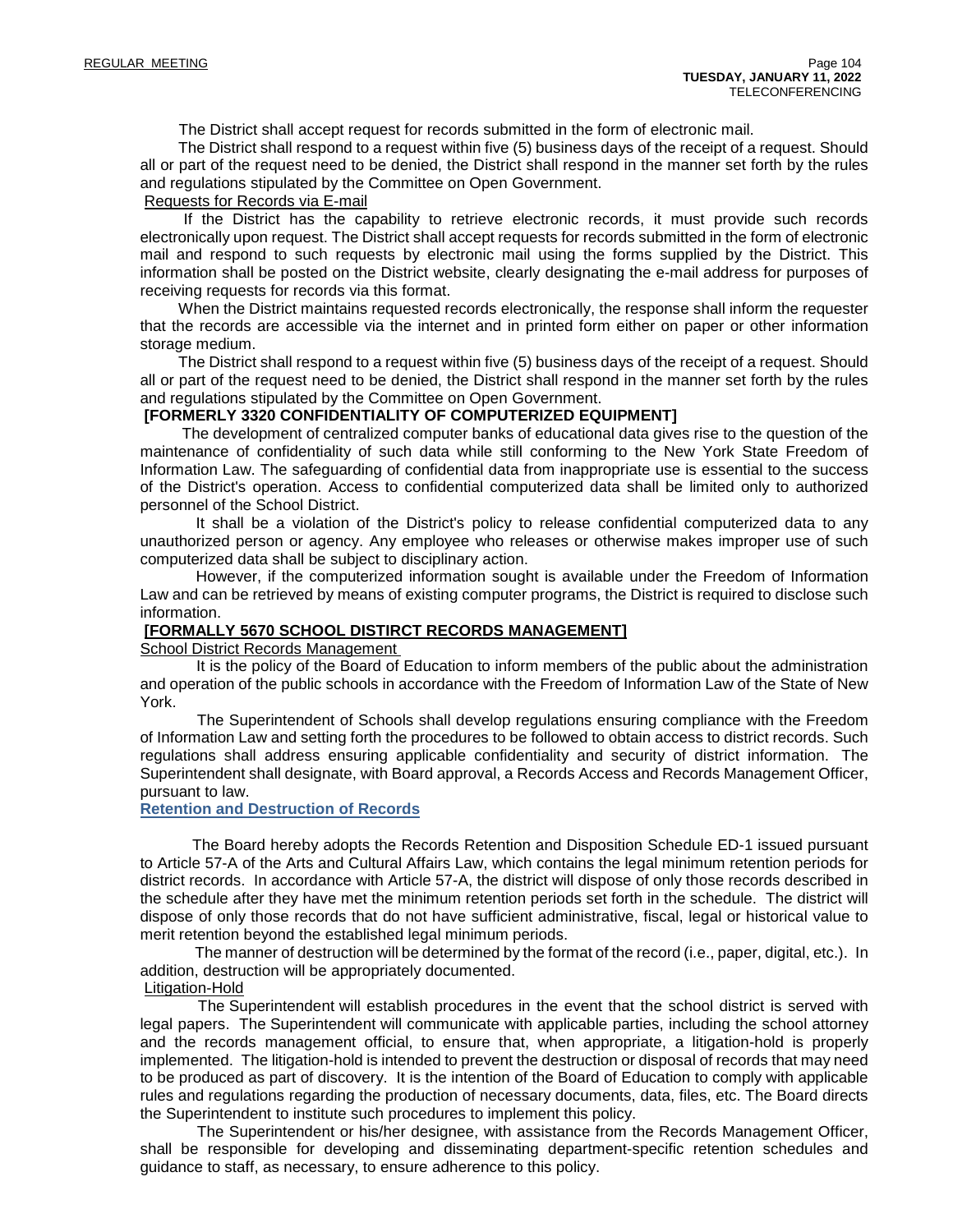Public Officers Law Sections 84 et seq.; Education Law Section 2116; Public Officers Law Section 87 and 89; 21 New York Code of Rules and Regulations (NYCRR) Parts 1401 and 9760; Cross-ref: 5672, Computer Resources and Data Management

Ref: Public Officers Law §84 *et seq.* (Freedom of Information Law); Education Law §2116 Arts and Cultural Affairs Law §57.11; Arts and Cultural Affairs Law Article 57-A (Local Government Records Law); Federal Rules of Civil Procedure, 16, 26; 8 NYCRR Part 185 (Appendix I) – Records Retention and Disposition Schedule ED-1

## 9.05 Rescind Policies

*Recommended Action:* The Board of Education hereby rescinds the following policies because they are now in Policy 3310: Policy 3320 Confidentiality of Computerized Information Policy 5670 School District Records Management

9.06 Policies Reviewed and are ok as is- FYI

*Recommended Action:* The Board of Education hereby accepts Policies 3281, 3290 and 3273 as reviewed. Motioned: Trustee Salem Seconded: Trustee Osmond Result: Unanimous Yea: Trustee Salem, Trustee Sherry, Trustee Osmond, Trustee Storey, Trustee DeJesus, Trustee Bishop

## **10. Independent Contract Retainers**

10.01 Approve All ICRs

*Recommended Action:* The Board of Education hereby approves the ICRs in item numbers 10.02-10.03 Motioned: Trustee Sherry Seconded: Trustee Bishop Result: Unanimous Yea: Trustee Salem, Trustee Sherry, Trustee Osmond, Trustee Storey, Trustee DeJesus, Trustee Bishop

## 10.02 ICR - Werner

*Recommended Action:* BE IT HEREBY RESOLVED on recommendation by the Superintendent of Schools that the Board of Education of the Onteora Central School District approve the Independent Contractor Retainer between the Onteora Central School District and Kathy L. Werner retained as Instructor effective November 15, 2021 to June 30, 2022 at a rate of \$400.00 per day to a maximum of \$20,000.00 and authorizes the Superintendent to sign such an agreement.

## 10.03 ICR - Sheth

*Recommended Action:* BE IT HEREBY RESOLVED on recommendation by the Superintendent of Schools that the Board of Education of the Onteora Central School District approve the Independent Contractor Retainer between the Onteora Central School District and Snehal R. Sheth, MD retained as Child and Adolescent Psychiatrist effective January 12, 2022 to June 30, 2022 at a rate of \$350.00 per hour to a maximum of \$7,000.00 and authorizes the Superintendent to sign such an agreement.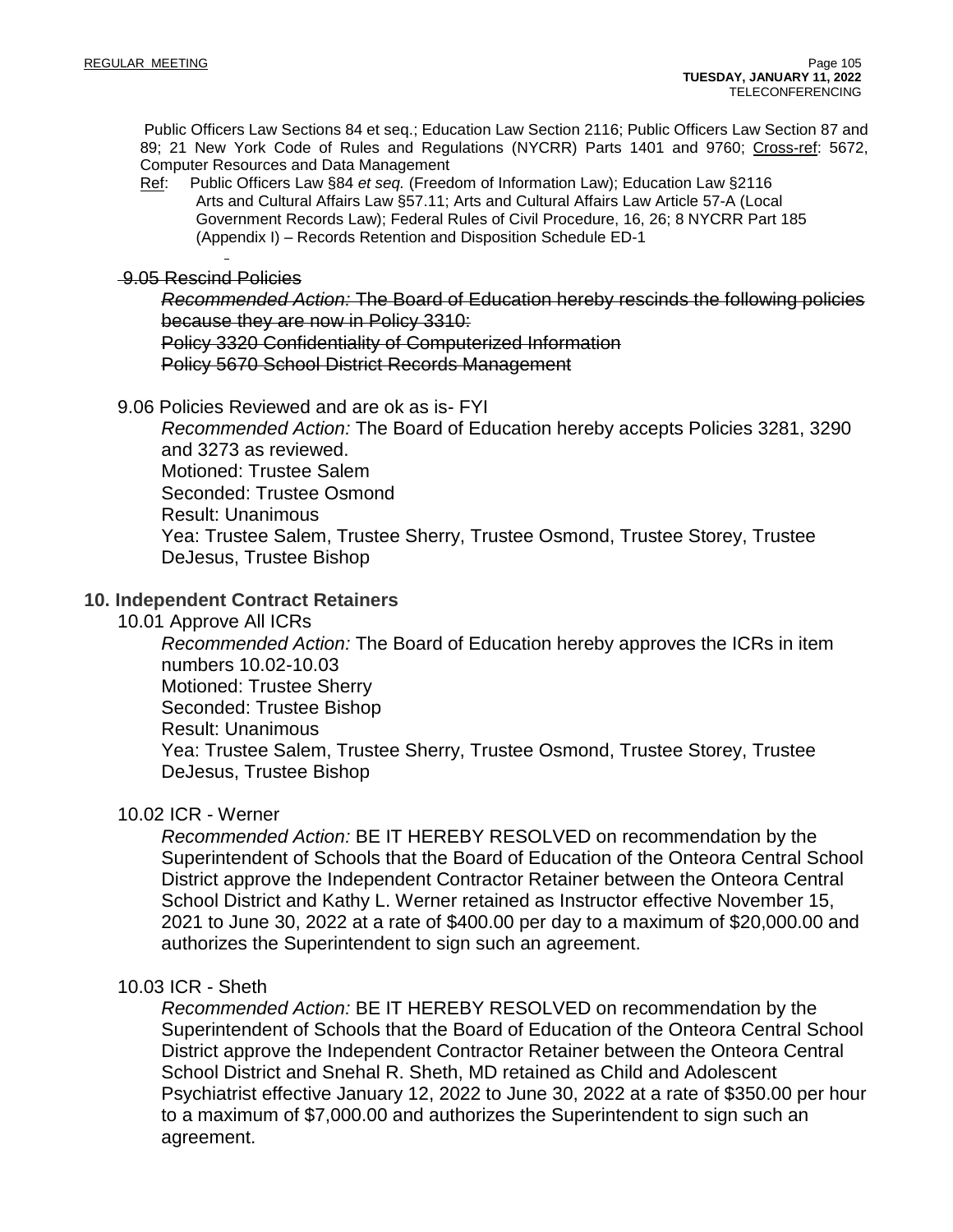## **11. Consent Agenda**

11.01 Approve Consent Agenda (proposed 7:25)

*Recommended Action:* The Board hereby approves item numbers 11.02-11.05 Motioned: Trustee Bishop

Seconded: Trustee Sherry

• Congratulations to Carol Grima

Result: Unanimous

Yea: Trustee Salem, Trustee Sherry, Trustee Osmond, Trustee Storey, Trustee DeJesus, Trustee Bishop

## 11.02 Personnel Agenda

**APPOINTMENT: INSTRUCTIONAL FULL-TIME PROBATIONARY APPOINTMENT**

Be it hereby resolved that the Board appoints:

\*REVISED\* Carroll, Brittany certified in Music, to a 4-year probationary period in the tenure area of Music at a salary of 5BA (replaces Eldridge, Jonathan) commencing on 09/01/2018 and ending on 08/31/2022. Be it further resolved that, to the extent applicable under Education Law Section 3012-d and the accompanying Commissioner's Regulations, in order to be considered for tenure, the above teacher must have received an APPR rating of effective or highly effective in three of the four probationary years and must not receive an ineffective in the fourth year.

#### **APPOINTMENT: ADMINISTRATIVE**

| <b>NAME</b>                                                  | POSITION/SCHOOL                                                                                                   |               | <b>EFFECTIVE</b><br>DATE          | <b>REMARKS</b> |                                                                                    |  |
|--------------------------------------------------------------|-------------------------------------------------------------------------------------------------------------------|---------------|-----------------------------------|----------------|------------------------------------------------------------------------------------|--|
| Grima, Carol                                                 | Asst. Director of PPS                                                                                             |               | 07/01/2021                        |                | Increase annual rate to<br>\$124,000. 10 month to 12<br>month position (pro-rated) |  |
|                                                              | <b>APPOINTMENT: NON-INSTRUCTIONAL</b><br><b>PROBATIONARY APPOINTMENT</b>                                          |               |                                   |                |                                                                                    |  |
| <b>NAME</b>                                                  | POSITION/SCHOOL                                                                                                   |               | EFFECTIVE DATE                    |                | <b>REMARKS</b>                                                                     |  |
| Butler, Kevin                                                | Bldg Maint. Mechanic/B &G                                                                                         |               | $01/31/22 - 07/31/22$             | Step 5         |                                                                                    |  |
|                                                              | *Pending pre-employment processing*                                                                               |               |                                   |                |                                                                                    |  |
| <b>EXTRA DUTY STIPENDS:</b><br><b>NAME</b><br>Krause, Falcon | <b>POSITION</b><br>Assistant Ski Coach-Volunteer-Varsity<br>*Pending certification and pre-employment processing* |               | <b>Effective Date</b><br>01/12/22 |                | AMOUNT<br>$S - O -$                                                                |  |
| NUMBER                                                       | <b>LEAVE OF ABSENCES: INSTRUCTIONAL</b><br>EMPLOYEE EFFECTIVE DATE<br>*approximate dates*                         | <b>REASON</b> |                                   |                |                                                                                    |  |
| 1915                                                         | $01/02/22 - 02/03/22$                                                                                             | days          | Sick Bank Paid, intermittent      |                |                                                                                    |  |
| <b>SUBSTITUTE</b>                                            |                                                                                                                   |               |                                   |                |                                                                                    |  |
| <b>NAME</b>                                                  | <b>POSITION</b>                                                                                                   |               | <b>AMOUNT</b>                     |                |                                                                                    |  |
| Hughes, Jaclyn                                               | Teacher (uncertified)                                                                                             |               | \$90.00/day                       |                |                                                                                    |  |

11.03 Schedule U-The Committee on Special Education (CSE) and Committee on Pre-School Special Education (CPSE) Recommendations

*Recommended Action:* The Board hereby approves the Instruction - Schedule U-The Committee on Special Education (CSE) and Committee on Pre-School Special